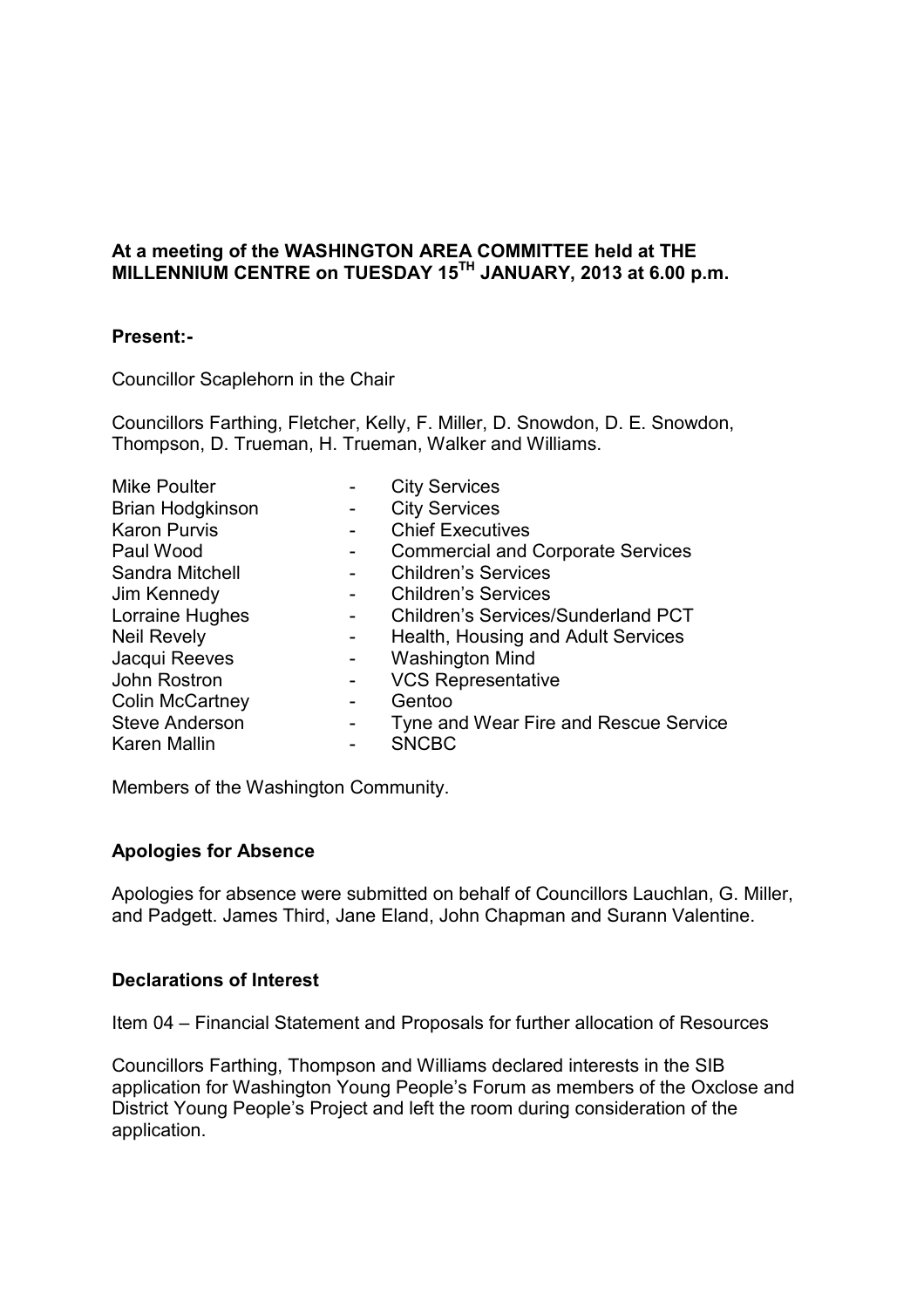# **Minutes of the Last Meeting of the Committee held on 27th September, 2012**

1. RESOLVED that the minutes of the last meeting of the Committee held on  $27<sup>th</sup>$  September, 2012 (copy circulated) be confirmed and signed as a correct record.

# **Minutes of the extraordinary meeting held on 22nd October, 2012**

2. RESOLVED that the minutes of the extraordinary meeting of the Committee held on  $22<sup>nd</sup>$  October, 2012 (copy circulated) be confirmed and signed as a correct record.

# **Place Board – Progress Report**

The Chief Executive submitted a report (copy circulated) to update the Committee on the progress of the Place Board in relation to the current years (2012/13) Work Plan.

(For copy report – see original minutes)

Councillor D. E. Snowdon presented the report and advised of the latest action taken by the Washington Area Place Board. Councillor Snowdon informed that in relation to the dumping of Shopping Trolleys, Trolley Wise was now providing additional staff to cover the weekends and there was a free phone number to arrange for the removal of abandoned shopping trolleys.

The Galleries Management were also looking to encourage the three remaining supermarkets to utilise the Trolley Wise scheme.

Brian Hodgkinson, Area Response Manager advised Members on the Priority rankings for dealing with shrub beds and plantations and it was agreed that Members would look to focus on those areas in the Priority 1 and 2 criteria.

In relation to the corporate approach on enforcement of environmental standards at private sector Industrial Estates Councillor Dianne Snowdon informed that a mapping exercise with Members would be undertaken and advice was needed on how they would like to consult on the issue.

Councillor Kelly commented that he agreed that the Industrial Estates were a mess but as we did not own any of them, he was confused as to what powers we had in dealing with the issue.

Councillor Dianne Snowdon commented that a meeting had taken place with Ash 10 who were willing to work with Mr Hodgkinson over land ownership issues and whilst Councillor Snowdon agreed there was not a great deal the Council could do, with the help of Ash 10, they could carry out enforcement.

The Chairman agreed with Councillor Kelly as there were so many private owners on the Industrial Estates that our options were limited, but we could advise, and Mr Hodgkinson could then enforce on matters of Litter/refuse, which the owners have a duty of care to manage. This was about trying to work with the private owners rather than against them.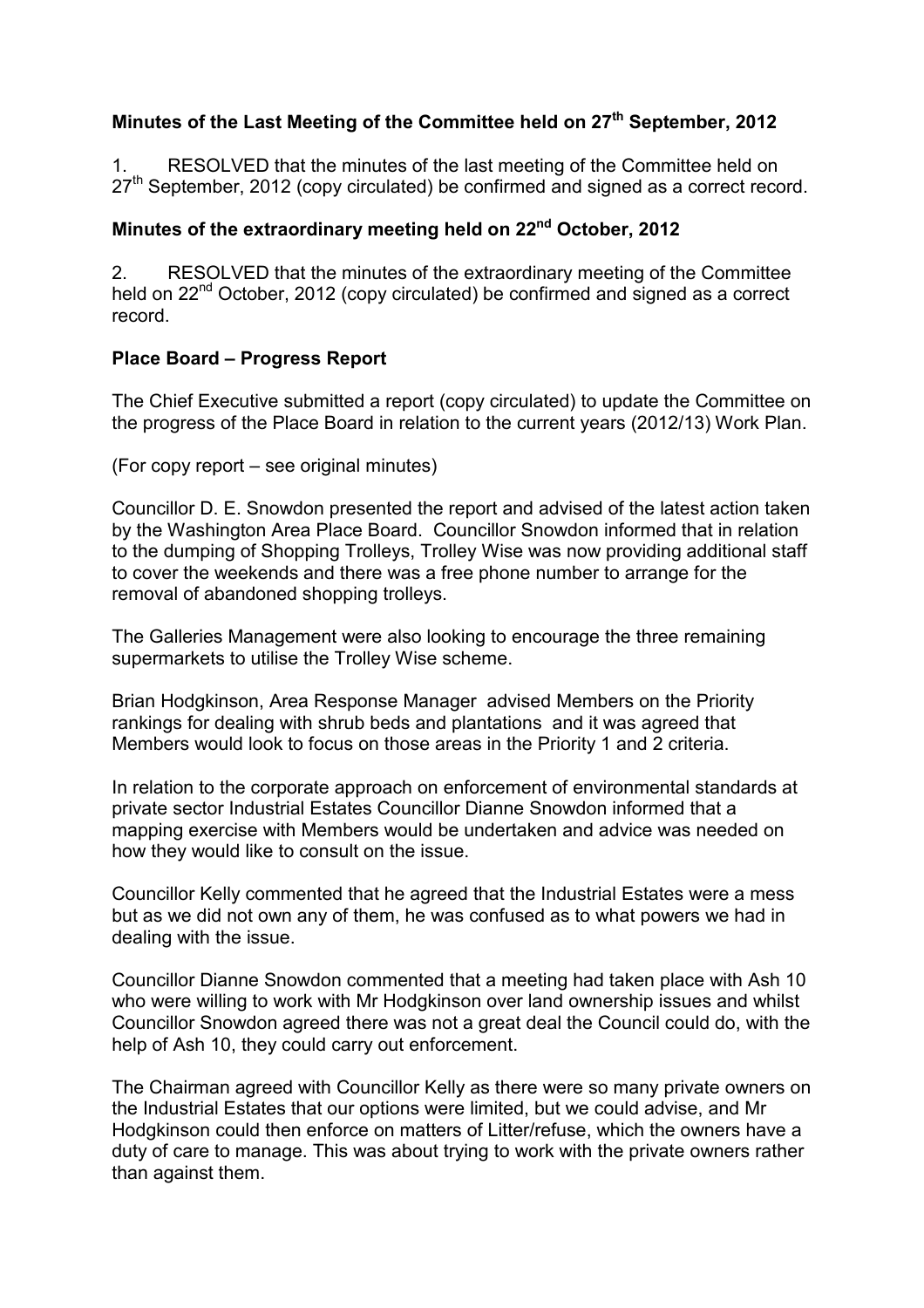Councillor H. Trueman commented that a similar mapping execise had been carried out some years ago and unfortunately businesses are not interested in coming to the area as the estates are in awful condition. Councillor Trueman also believed that the change of use to fast food establishments should also have been looked at.

It was agreed that Members email Councillor Dianne Snowdon with details of known problems areas.

In relation to the priority on a well connected Washington the Chairman commented that this project hits all the targets and partners were queuing up to get on board so it was hoped this would be a massive project for Washington.

Councillor H. Trueman commented that the report was very good and wished the best of luck in trying to deal with the issue of abandoned shopping trolleys and it was nice to see attempts to tackle the problem.

Councillor H. Trueman also wished to highlight the immense work carried out on grounds maintenance by Mr Hodgkinson and his team, especially as they are taking on additional land, without extra budget.

Councillor Farthing referred to the condition of the Industrial Estates and suggested the work on Walkways/Cycleways could be interlinked as certain routes would include passing the Industrial Estates.

Councillor Farthing also suggested that the Voluntary Sector could become involved with the Green Spaces project as Washington has a large area of trees/shrubs to deal with, and they might be able to link in with the Britain in Bloom competitions for example.

Mr Hodgkinson advised that they have tried to get different neighbourhoods and communities involved as well as including schoolchildren in the project as we needed the community to take ownership as part of the criteria for the Britain in Bloom competition, all of which does fall within the Green Spaces Project.

Councillor Kelly requested that the Road near Nissan be included in any connectivity/cycyleways project as an individual had recently been killed on this road and it should be treated as one of the priorities.

The Chairman advised that it will be taken under advisement and that it could perhaps be looked at under a corporate project.

#### 3. RESOLVED that the Committee

- (i) Considered the progress and performance update with regard to the Washington Place Board's Work Plan for 2012/13
- (ii) Agreed the recommendations of the Place Board for all Members to utilise the Service Directory for requests for services, agreed the winter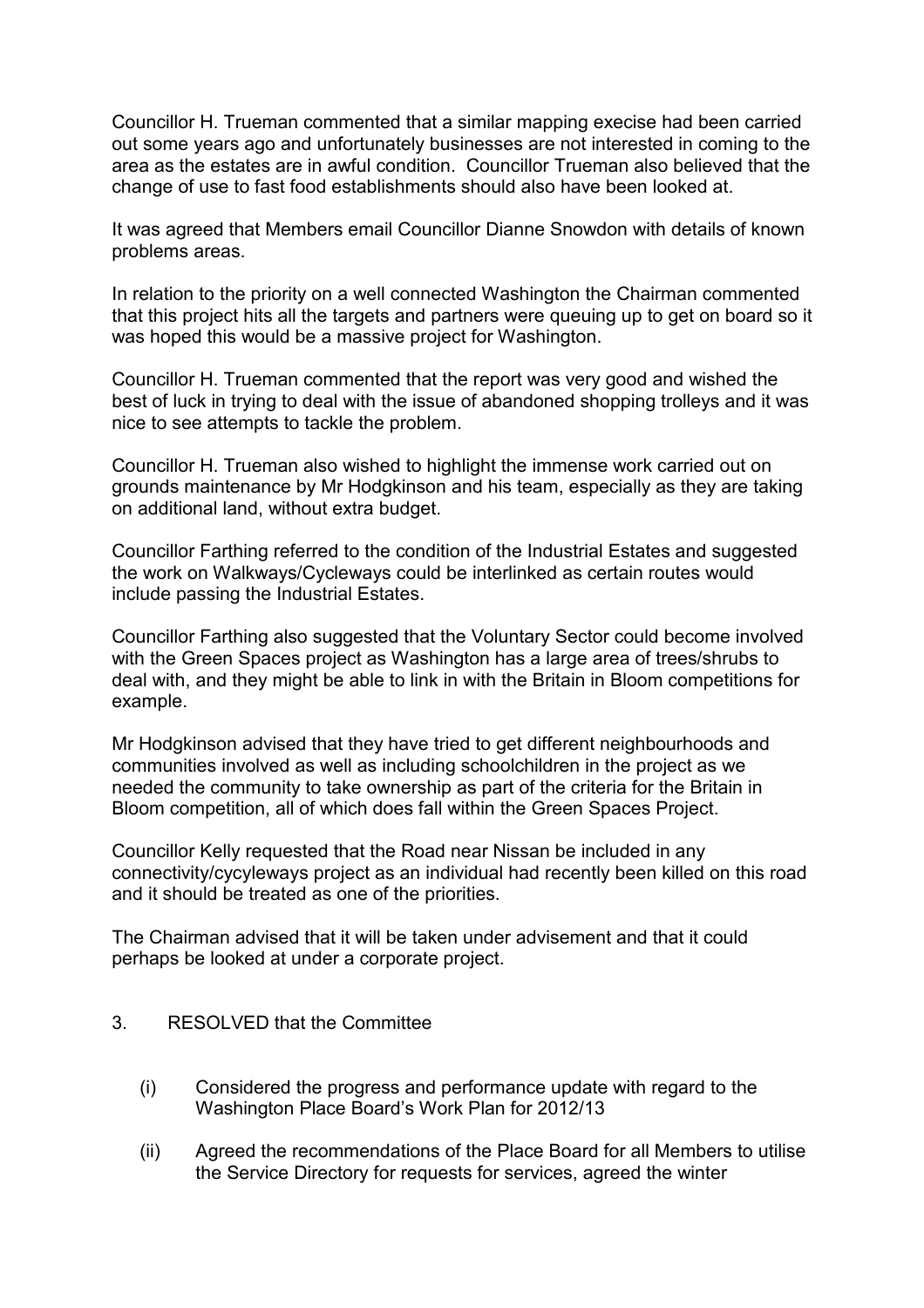programme as detailed in the report, including the prioritisation of the shrub bed pruning, and to support the Place Board to identify suitable partnerships to deliver where appropriate.

### **People Board – Progress Report**

The Chief Executive submitted a report (copy circulated) to provide the Committee with an update on the progress of the Washington Area People Board in relation to the current year's (2012/13) Work Plan.

(For copy report – see original minutes)

Councillor Williams presented the report and requested Members approve the amended work plan attached as Annex 1 for the People Board to deliver on behalf of the Committee. Members agreed the work plan.

Councillor Williams introduced Karen Mallin, SNCBC who gave an update on the Youth Opportunities Project, advising that it was progressing really well and she would hopefully have a more comprehensive update at the next meeting.

Councillor Williams asked for Members input in relation to addressing housing conditions, particularly the issues occurring at the flats in Sulgrave.

Councillor Kelly commented that numerous work had been carried out and conversations have taken place with Alan Caddick. It was worth pointing out that there were some really nice people who lived in those flats who deserved to be protected.

Councillor Kelly commented that we had done as much as we could and it was now the engagement of the management team which needed to take place and we needed to give Mr Caddick and his team the time to carry out their work.

Councillor Dianne Snowdon advised that this was a regular item on LMAPS now.

Councillor Fletcher commented that communications between the Management Company and the Police needed to be resumed as the relationship had broken down.

Councillor Thompson commented that this was a complex issue that needed a suitable amount of time allocated to it to try and deal with. Councillor Thompson also informed that the Police did not have the right to enter a private property without permission unless there had been a breach of the peace.

Councillor H. Trueman commented that he was pleased to see efforts were being made in trying to tackle the issue.

Councillor Williams then introduced John Rostron, VCS Network Representative who advised that stage 2 of a Reaching Communities proposal had been submitted and was to be determined and it would be May before the Family Resilience programme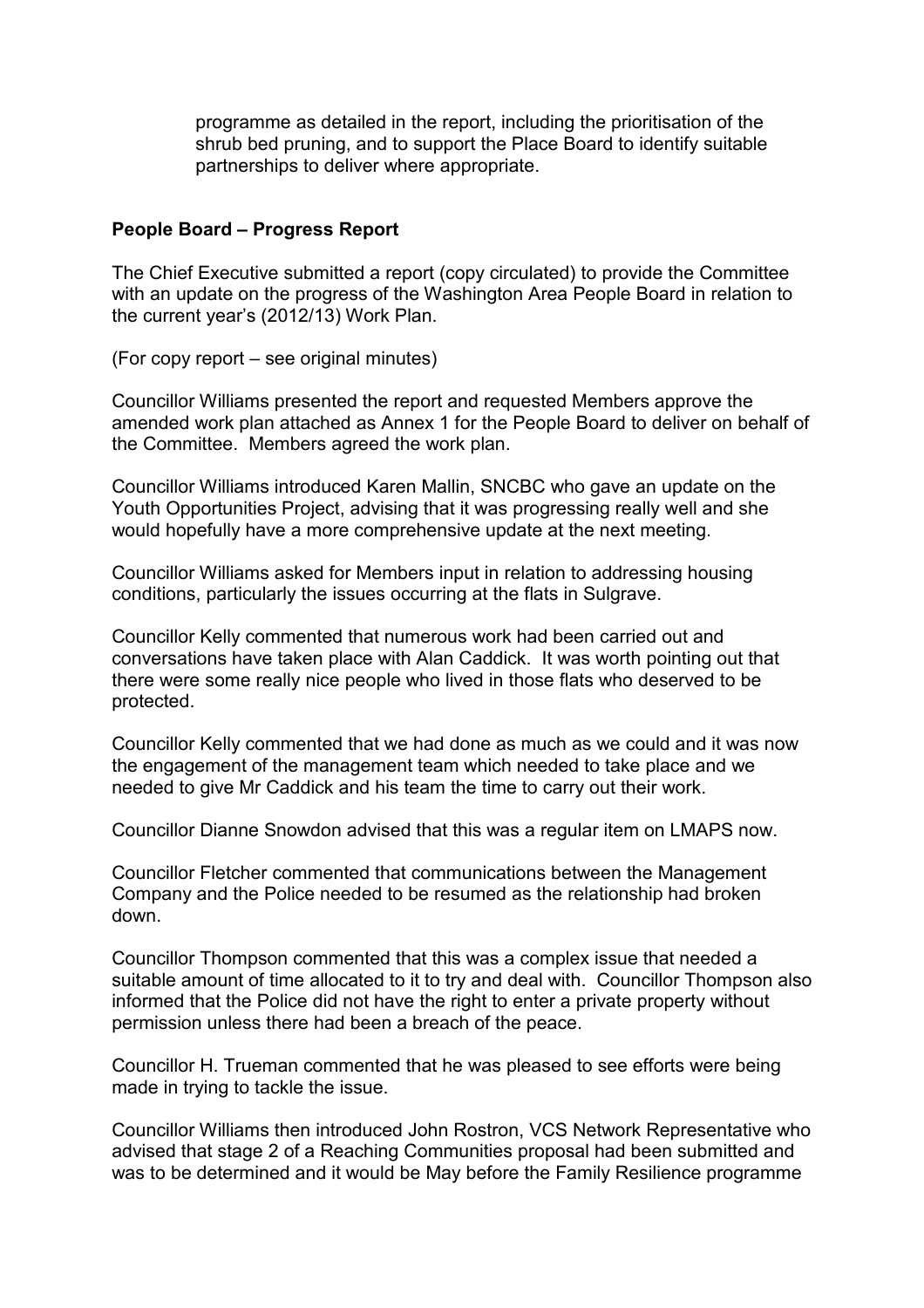would happen if successful. They were also working on a bid to Tudor Trust for funding and could share information with Members outside of the meeting if required.

In relation to the Work Plan, Councillor Kelly enquired how the advertising of entrepreneurships would be carried out.

Karon Purvis, Area Officer advised that as there were limited funds and the scheme was oversubscribed, the plan was for referrals to go through existing organisations.

Councillor Kelly felt that he had to disagree with this approach as it should be opened up, giving everyone the opportunity to apply.

The Chairman commented that this was a good point and was something that could be noted and considered through the Board meetings.

Councillor H. Trueman wished to advise Members of the recent survey circulated by the Police Commissioner Vera Baird on what her priorities needed to be, and hoped that Members would complete this as it could affect their areas.

Councillor David Snowdon referred to the work carried out on tackling NEET's and advised that current due to Government cuts programmes had been scrapped, with Sunderland the second hardest place to find employment and he was proud of the work undertaken in the Washington Area to try and remedy this.

Councillor David Snowdon also commeneted that with the Welfare reforms, there was a need to concentrate on giving residents advice over the increased cost of living and to support constituents over issues such as the bedroom tax and such like.

Councillor Williams agreed and advised that she believed Gentoo were already working on this.

Colin McCartney, Gentoo advised that they have been proactive in trying to keep residents informed of the potential impact of changes.

Councillor H. Trueman informed the Committee that Alan Caddick was putting together a toolkit for Members to inform of the changes that were imminent.

Councillor Kelly enquired if a resident applied to move to a home with fewer bedrooms, would they receive any relief on the tax whilst they were waiting for a new home, due to the fact that there were no properties available for them to move into at present.

Mr McCartney advised that this was being looked at and consideration was given on the possibility of managed moves. They also try to utilise the mutual exchange system.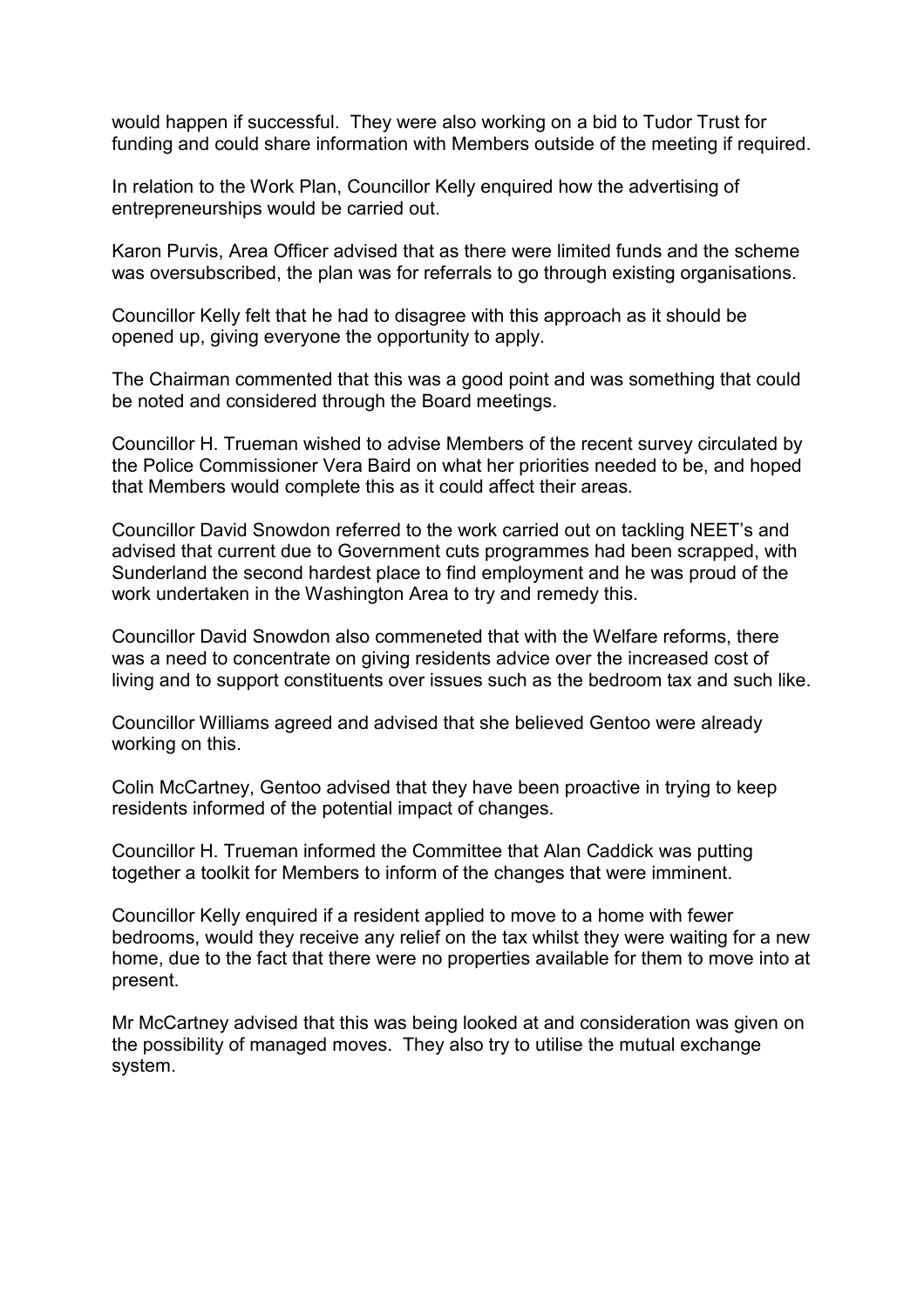- 4. RESOLVED that the Committee
	- (i) Approved the amended work plan attached as Annex 1 for the People Board to deliver on behalf of the Committee,
	- (ii) Considered the progress and performance update with regard to the Washington People Board's Work Plan for 2012/13.

# **Change in Order of Business**

The Chairman advised that Item 7 – Sunderland Health and Wellbeing Strategy would be considered next to allow the presenting officer to attend another engagement.

# **Sunderland Health & Wellbeing Strategy**

The Executive Director of Health Housing and Adult Services and Head of Strategy, Policy and Performance submitted a report and powerpoint presentation (copy circulated) to update the Area Committees on the development of the Health and Wellbeing Strategy.

(for copy report and presentation – see original minutes)

- 5. RESOLVED that the Committee:-
	- (i) Approved the headline strategy as attached in Appendix 1
	- (ii) Noted the approval process and timescales.

## **Financial Statement and Proposals for further allocation of Resources**

The Chief Executive submitted a report (copy circulated) to request the Committee's consideration of proposals for the allocation of the Strategic Initiatives Budget (SIB) and to note the Community Chest initiatives that would benefit the area.

(For copy report – see original minutes)

In relation to the Community Health and Green Space Improvement Project, Councillor Farthing suggested that once the routes and connections had been determined that a clearer map should be produced, something which may be funded by sponsorship from local businesses.

Councillor Dianne Snowdon agreed that a simplified map of the cycleways/walking routes was needed.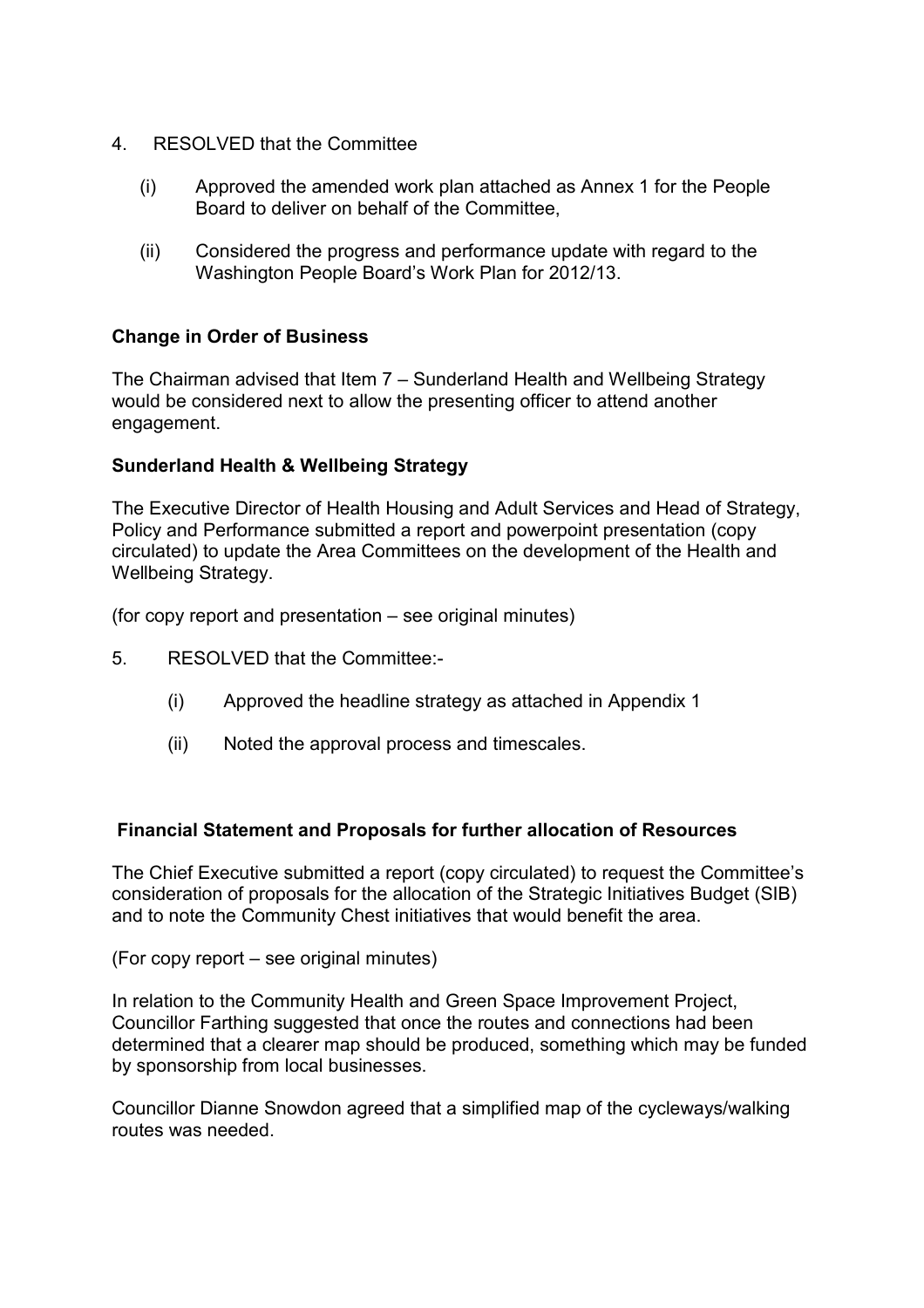Councillor F. Miller referred to the implementation of the Olympic and Paralympic legacy programme and enquired if any work would be done to include the disabled.

The Chairman advised that this was something that would be included.

Councillor Kelly advised that there were a raft of activities in place for people with disabilities.

- 6. RESOLVED that the Committee:
	- i) Noted the financial statement set out in the report
	- ii) Approved £13,000 as a contribution from the 2012/13 SIB budget for the North East Aircraft Museum Access Road project;
	- iii) Approved £26,000 as a contribution from the 2012/13 SIB budget for the Washington Heritage Festival 2013;
	- iv) Approved £8,500 as a contribution from the 2012/13 SIB budget for the Washington Young People's Forum;
	- v) Approved £7,997 as a contribution from the 2012/13 SIB budget for the Washington Illumination 2013
	- vi) Approved the ring fencing of £50,000 for the Community Health and Green Spaces Project as detailed in Annex 2 of the report; and
	- vii) Noted the 10 approvals supported from 2012/2013 Community Chest as set out in Annex 3 of the report.

# **Tyne and Wear Fire Service Update**

The Tyne and Wear Fire and Rescue Service Submitted a report (copy circulated) to provide the Committee with Performance Monitoring details in relation to the Local Indicators for the Washington area.

(for copy report – see original minutes)

Steve Anderson presented the report and was on hand to answer Members queries.

Councillor Thompson enquired if the 35% reduction in incidents had anything to do with the bad weather we had experienced. Mr Anderson advised that there can be a correlation between the two but also that the Fire Service had become more pro active as well

In response to Councillor Dianne Snowdon's query, Mr Anderson advised that they use a mosaic system to work out which areas to tackle pro actively.

7. RESOLVED that the report be received and noted.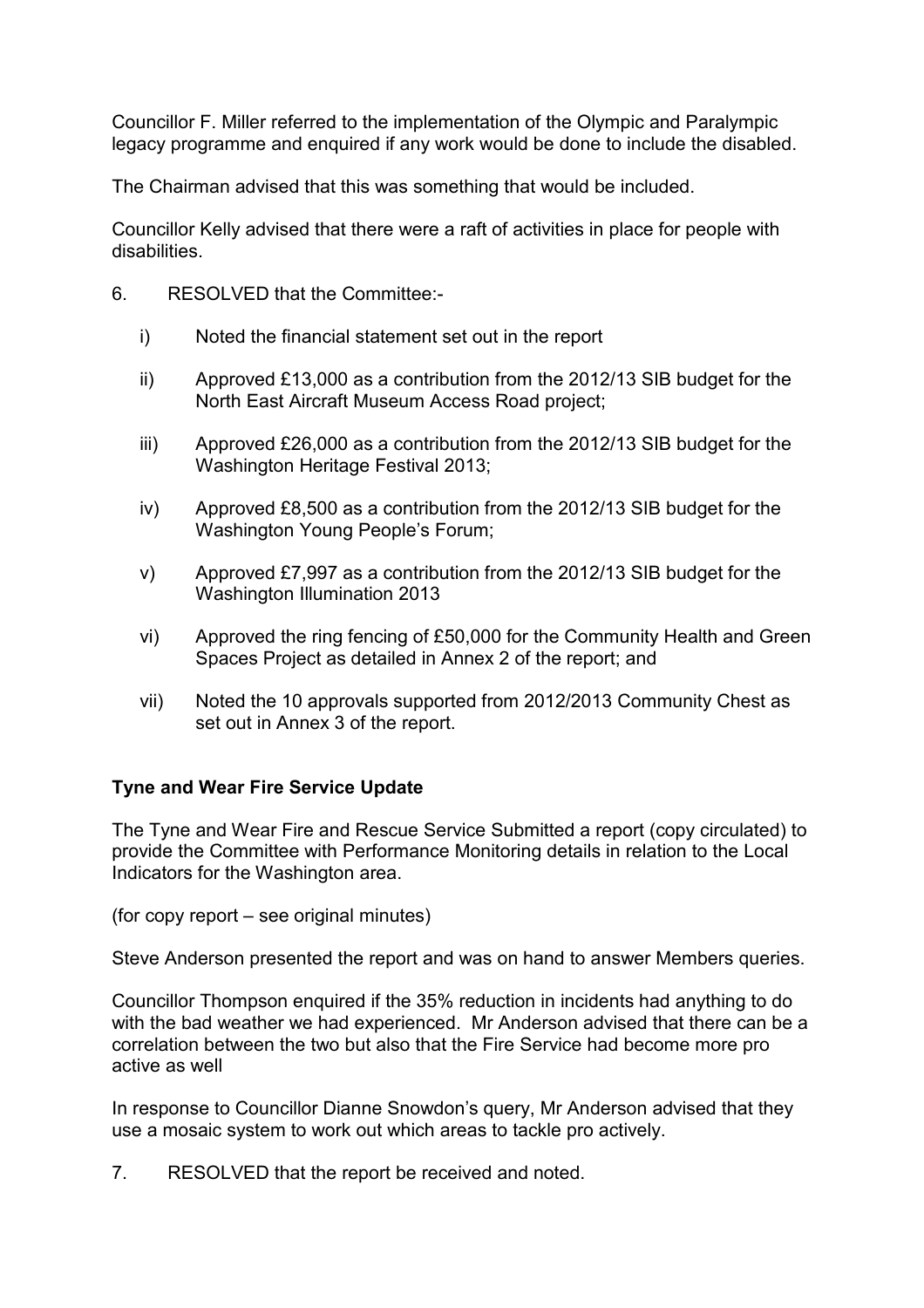#### **Area Community Voluntary Sector Network**

John Rostron provided a verbal presentation to the Committee and requested Members consideration as to how the Network and Area Committee wish to continue working together as the Area Arrangements evolve.

Mr Rostron advised that Washington had already lost one major organisation in the voluntary sector and the last refresh of priorities was to incorporate the VCS priorities. Not a great deal of work had been done on this and it was asked if this was still something the Area Committee wished to do.

There was a requirement to understand the Area Committees needs to see what the Voluntary Sector could help with and vice versa.

There was also the need to be aware that there may be gaps in provision which needed to be recognised at Council level.

Mr Rostron also cautioned that Washington Area Committee could be held back as the other Areas try to catch up in trying to build relationships with their Voluntary Sectors as this Committee has done previously. If this VCS doesn't have the capacity then it can't meet the Committees needs and they did not want to lose momentum.

Mr Rostron also enquired if Members wished for a regular VCS Network Item to be included on the agenda for future Committees.

The Chairman commented that in his role as chair of the VCS Network and chair of this Committee he would support the VCS and make sure their importance was recognized.

Councillor H. Trueman commented that we were very fortunate to have the Voluntary Sector and the people such as Mr Rostron and others in the organisation. The VCS was very important and felt there needed to be a written report included from them on future agendas for Members to be able to comment on and Councillor Trueman wished to thank them for all the work the do.

Councillor F. Miller commented that if it were not for the Voluntary Sector, a great deal of people would not have jobs and they were key to our needs therefore they should be supported.

The Chairman commented that he was sure Members of this Committee would strive to support the VCS, especially as our dependence on them would only increase, due to the financial cuts we faced.

Councillor Dianne Snowdon enquired if Mr Rostron would be happy to produce a written report for future meetings of this Committee.